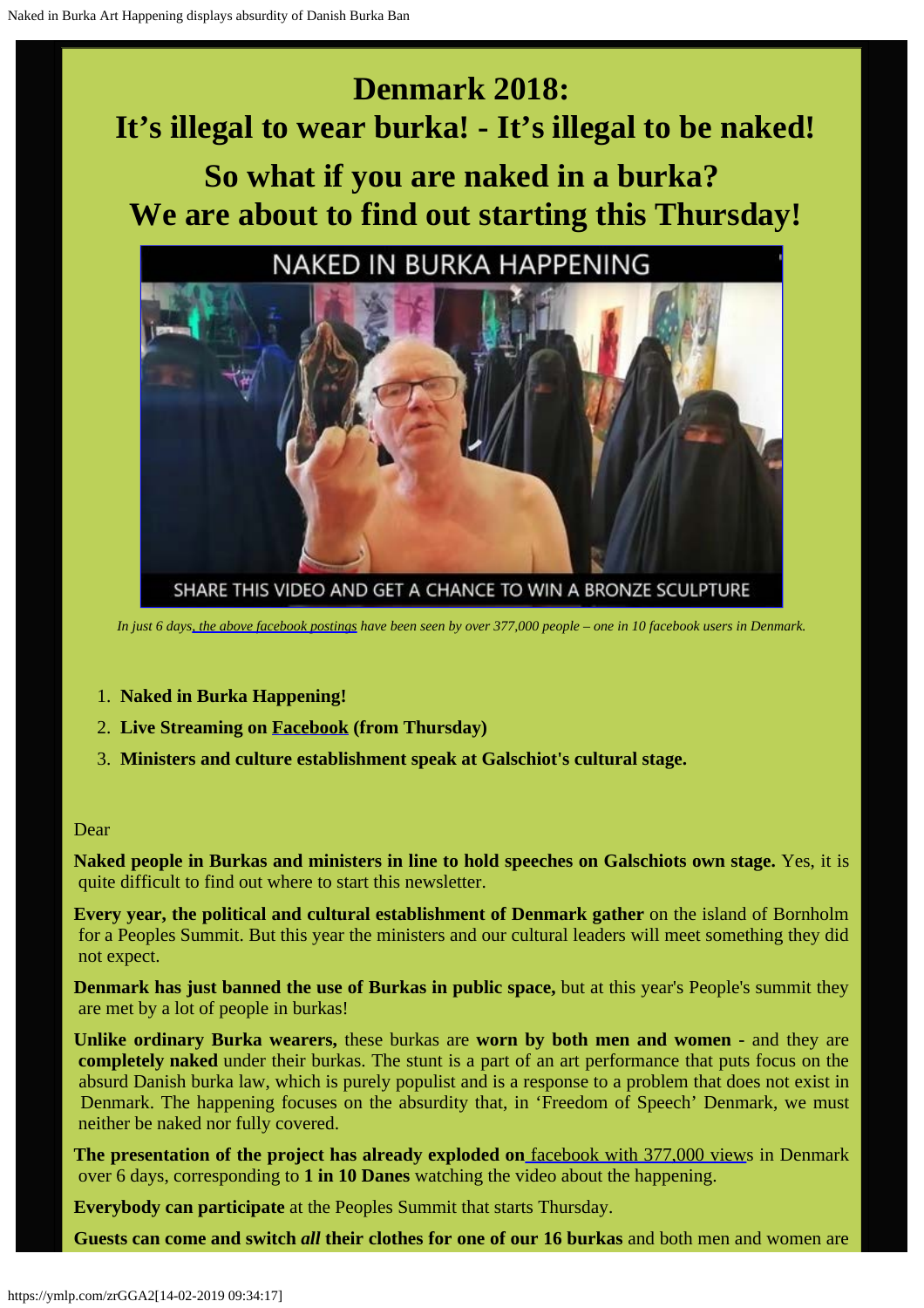### welcome to dress up, so it is going to be interesting to see what happens.

**If the Police ask the wearer to take off the burka** or identifying themselves, they obviously need to dress off till naked. But because of the ban on burka *and* indecent exposure, the one dressed in burka is in principal illegal in a double way. Since they have no other clothes they have to walk back to the tent through the crowds either naked or wearing a burka, before they can change their clothes – probably escorted by the Police.

**The burka wearers are [live streamed](https://www.facebook.com/Galleri-Galschi??tJens-Galschi??t-253793748077349/) to facebook** by our own camera team and several journalists have already said they will follow the event as well. You can follow as well at [Galleri Galschiøt on](https://www.facebook.com/Galleri-Galschi??tJens-Galschi??t-253793748077349/)  [facebook.](https://www.facebook.com/Galleri-Galschi??tJens-Galschi??t-253793748077349/) We will be live streaming from tomorrow, Thursday.

**Actually, Artist Jens Galschiot behind the happening, does not favor burkas**. But there are no signs that women are forced into burkas in Denmark. So the burka ban is just another symbolic, populist and indifferent rule that restricts our rights on a completely indifferent basis. And since the law is for all, it can hit everybody that wears a big scarf or funny fake beard. [More about Galschiots thoughts on](http://www.galschiot.com/wp-content/uploads/2018/06/What-Galschiot-thinks-of-Burkas.pdf)  [burkas and the happening.](http://www.galschiot.com/wp-content/uploads/2018/06/What-Galschiot-thinks-of-Burkas.pdf)

#### **[Read more about the burka project](http://www.galschiot.com/wp-content/uploads/2018/06/Fuck-too-Little-and-too-Much.pdf)**

**Photos** - of [Naked in Burka happening \(scroll down\)](http://www.galschiot.com/burka)

**Link to [Live Streaming](http://www.facebook.com/Galleri-Galschi??tJens-Galschi??t-253793748077349/)** (sporadically from tomorrow till Sunday)

#### **--- Galschiots Culture Stage ---**

**This year we open our very own culture scene** at the People's Summit and it will have classy visitors!

**A number of Danish ministers**, cultural figures, museum directors, musicians and others will come to speak and make us wiser about the state of Danish culture.

**That is, of course, if they can come near the stage, with all the burka-fuzz going on.**

Have a lovely Wednesday

Lasse Markus Cand. Soc. – News editor at Gallery Galschiot

## **Other activities**

### **F... Double Standard**

**The Sculpture ['F... Double Standard'](http://www.galschiot.com/fuck-dobbeltmoralen/)** was sold for 3.370 Euro through a national charity event 'Danmarksindsamling' in favor of the world's poor.

**The sculpture was actually quite critical towards Danish charity** (or rather the lack of it). It is a comment to the fact that Denmark has decimated its national development aid with an amount that is 50 times higher than what we can ever hope to collect at this charity event. These cut downs happen while the Danish people and Denmark get richer every year.

**The sculpture created a lot of debate** and we are very satisfied with the outcome of the art event. The buyer of the big finger was Morten Jeppesen from the presse bureau PressConnect.dk

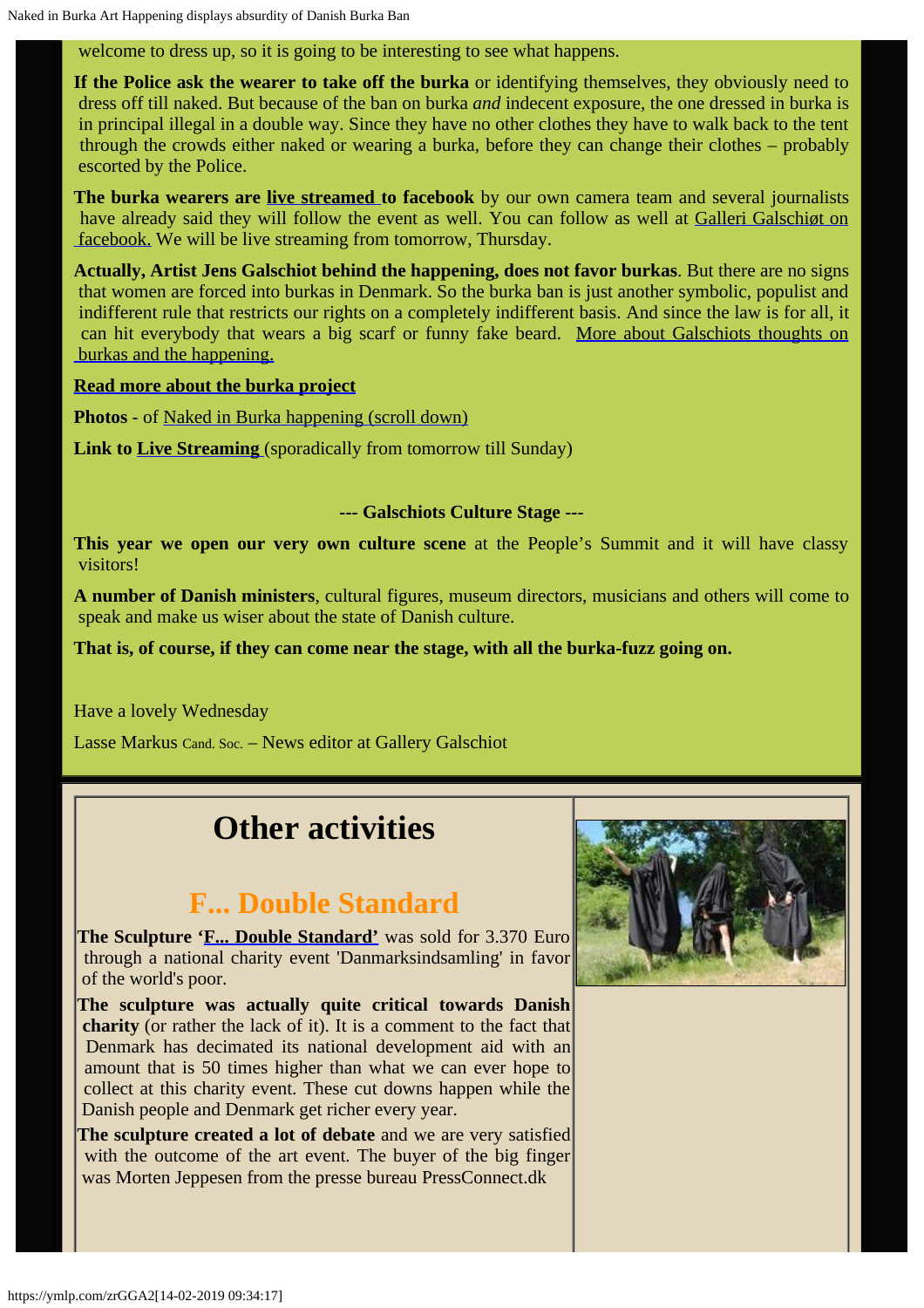## **Fundamentalism exhibition**

**The Children of Abraham[/Fundamentalism](http://fundamentalism.dk/en/)** is exhibited in Denmark's second largest city, Aarhus from March to June. The sculpture shows the [600 darkest and brightest quotes](http://www.fundamentalism.dk/quotesearch/index.php?lang=GB) from the Bible, the Torah and the Quran.

**Now the city's schools**, libraries and cultural institutions will get involved in order to make a constructive debate about Judaism, Christianity and Islam, the religions' differences and (many) similarities and their dark and bright sides.

## **COP24-climate summit in Poland**

**In December 2018** we once again exhibit our climate sculptures. Galschiot has a long tradition for exhibiting just outside the official UN climate summits, and we already have an agreement with the Polish officials.

**Climate art is often used by the press** to express some of the complicated issues in a single photo. Also, news reader are easily bored by photos of men in suits and conference rooms.

**In a way, media helps us communicate** the sculptural messages throughout the world.





**The sculpture F... Double Standard**



**The Sculpture Fundamentalism**